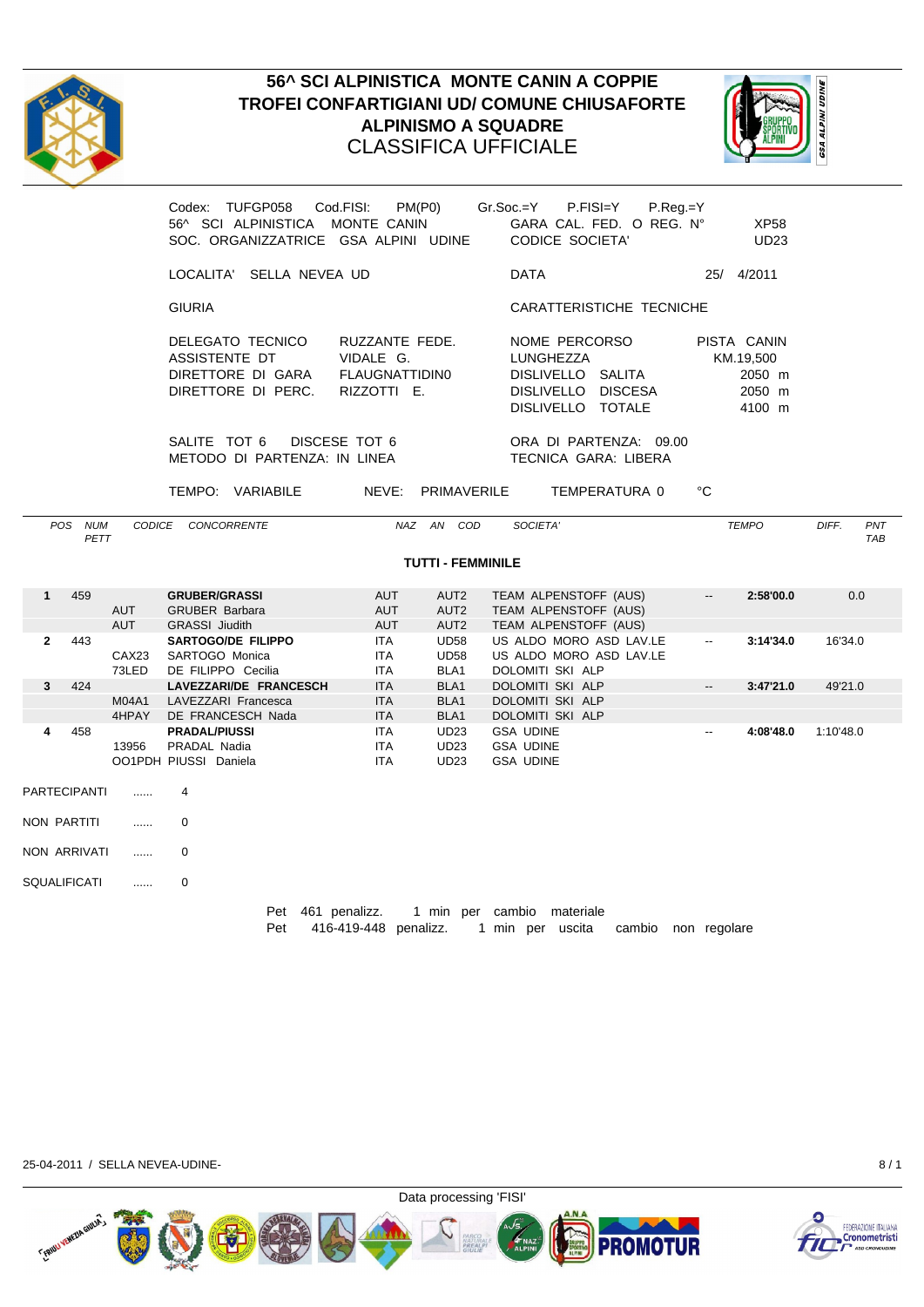

## **56^ SCI ALPINISTICA MONTE CANIN A COPPIE<br>OFEI CONFARTIGIANI UD/ COMUNE CHIUSAFORTE<br>ALPINISMO A SQUADRE<br>CLASSIFICA UFFICIALE TROFEI CONFARTIGIANI UD/ COMUNE CHIUSAFORTE ALPINISMO A SQUADRE ALPINISMO A SQUADRE** CLASSIFICA UFFICIALE **And the CLASSIFICA**



| Codex: TUMGP058 Cod.FISI: PM(P0)           | P.FISI=Y P.Reg.=Y<br>Gr.Soc.=Y |              |           |
|--------------------------------------------|--------------------------------|--------------|-----------|
| 56^ SCI ALPINISTICA MONTE CANIN            | GARA CAL. FED. O REG. Nº       | <b>XP58</b>  |           |
| SOC. ORGANIZZATRICE GSA ALPINI UDINE       | <b>CODICE SOCIETA'</b>         | <b>UD23</b>  |           |
| LOCALITA' SELLA NEVEA UD                   | <b>DATA</b>                    | 25/ 4/2011   |           |
| <b>GIURIA</b>                              | CARATTERISTICHE TECNICHE       |              |           |
| RUZZANTE FEDE.<br>DELEGATO TECNICO         | NOME PERCORSO                  | PISTA CANIN  |           |
| ASSISTENTE DT<br>VIDALE G.                 | LUNGHEZZA                      | KM.19,500    |           |
| DIRETTORE DI GARA<br><b>FLAUGNATTIDINO</b> | DISLIVELLO SALITA              | 2050 m       |           |
| DIRETTORE DI PERC. RIZZOTTI E.             | DISLIVELLO DISCESA             | 2050 m       |           |
|                                            | DISLIVELLO TOTALE              | 4100 m       |           |
| SALITE TOT 6 DISCESE TOT 6                 | ORA DI PARTENZA: 09.00         |              |           |
| METODO DI PARTENZA: IN LINEA               | TECNICA GARA: LIBERA           |              |           |
| TEMPO: VARIABILE<br>NEVE: PRIMAVERILE      | TEMPERATURA 0 °C               |              |           |
| POS NUM CODICE CONCORRENTE<br>NAZ AN COD   | SOCIETA'                       | <b>TEMPO</b> | DIFF. PNT |

PETT TABLES TO A SERVICE THE SERVICE OF THE SERVICE OF THE SERVICE OF THE SERVICE OF THE SERVICE OF THE SERVICE OF THE SERVICE OF THE SERVICE OF THE SERVICE OF THE SERVICE OF THE SERVICE OF THE SERVICE OF THE SERVICE OF TH

**TUTTI - MASCHILE**

| 1 447      |       | <b>FOLLADOR/MAIR</b>                 | ITA        | BLA1             | DOLOMITI SKI ALP        | $-$            | 2:04'46.0 | 0.0                  |
|------------|-------|--------------------------------------|------------|------------------|-------------------------|----------------|-----------|----------------------|
|            |       | 10H3K FOLLADOR Alessandro            | <b>ITA</b> | BLA <sub>1</sub> | DOLOMITI SKI ALP        |                |           |                      |
|            |       | HA307 MAIR Friedrich                 | <b>ITA</b> | BZ66             | S.S. CAMPO TURES - TAUF |                |           |                      |
| 2 434      |       | <b>BECCARI/KUHAR</b>                 | ITA        | <b>TN45</b>      | SKI TEAM FASSA          | <b>Service</b> |           | 2:07'46.0 3'00.0     |
|            | 9AC97 | <b>BECCARI Filippo</b>               | ITA        | <b>TN45</b>      | SKI TEAM FASSA          |                |           |                      |
|            | 9999  | KUHAR Neyk                           | ITA        | <b>TN45</b>      | SKI TEAM FASSA          |                |           |                      |
| $3 \t 404$ |       | SOMMACAL/SCANU                       | <b>ITA</b> | BLA1             | DOLOMITI SKI ALP        | $-2:13'15.0$   |           | 8'29.0               |
|            |       | 73P78 SOMMACAL Ivan                  | <b>ITA</b> | BLA1             | DOLOMITI SKI ALP        |                |           |                      |
|            |       | 41FP4 SCANU Mario                    | ITA        | <b>UD58</b>      | US ALDO MORO ASD LAV.LE |                |           |                      |
| 4 461      |       | ZULIAN/CAPPELETTI                    | ITA        | TNH <sub>9</sub> | BOGN DA NIA             |                |           | $-2:13'52.0$ 9'06.0  |
|            |       | 0CNV8 ZULIAN Ivo                     | ITA        | TNH9             | BOGN DA NIA             |                |           |                      |
|            |       |                                      | ITA        |                  |                         |                |           |                      |
|            | 646H7 | CAPPELETTI Daniele                   |            | TNH9             | <b>BOGN DA NIA</b>      |                |           |                      |
| 5 411      |       | <b>PICCOLI/CANEVA</b>                | <b>ITA</b> | <b>UD58</b>      | US ALDO MORO ASD LAV.LE |                |           | 2:20'58.0 16'12.0    |
|            |       | 02F68 PICCOLI Alessandro             | <b>ITA</b> | <b>UD58</b>      | US ALDO MORO ASD LAV.LE |                |           |                      |
|            | 851L7 | CANEVA Gino                          | <b>ITA</b> | <b>UD58</b>      | US ALDO MORO ASD LAV.LE |                |           |                      |
| 6 441      |       | <b>EDER/OBERFRANK</b>                | ITA        | BZ66             | S.S. CAMPO TURES - TAUF |                |           | 2:24'24.0 19'38.0    |
|            |       | FAAHZ EDER Christian                 | ITA        | <b>BZ66</b>      | S.S. CAMPO TURES - TAUF |                |           |                      |
|            | 030H3 | <b>OBERFRANK Hannes</b>              | <b>ITA</b> | <b>BZ66</b>      | S.S. CAMPO TURES - TAUF |                |           |                      |
| 7 453      |       | <b>DEL MISSIER/PUNTEL</b>            | <b>ITA</b> | <b>UD25</b>      | <b>ASD FORNESE</b>      |                |           | $-2:26'14.0$ 21'28.0 |
|            |       | 3X4W2 DEL MISSIER Marco              | <b>ITA</b> | <b>UD25</b>      | ASD FORNESE             |                |           |                      |
|            |       | 4HX3L PUNTEL Fabrizio                | <b>ITA</b> | <b>PD13</b>      | <b>CUS PADOVA</b>       |                |           |                      |
| 8 428      |       | <b>TRITSCHER/HOFER</b>               | AUT        | AUT10            | Dynafit Austria         | $\sim$ $\sim$  |           | 2:26'42.0 21'56.0    |
|            |       | <b>TRITSCHER Elmar</b>               | ITA        | AUT10            | Dynafit Austria         |                |           |                      |
|            |       | AT0108 HOFER Andreas                 | <b>ITA</b> | AUT10            | Dynafit Austria         |                |           |                      |
| 9 460      |       | <b>WORTER/GRASSL</b>                 | AUT        | AUT              | HG STEINBERG            |                |           | $-2:27'43.0$ 22'57.0 |
|            | AUT   | <b>WORTER Georg</b>                  | AUT        | AUT              | HG STEINBERG            |                |           |                      |
|            | AUT   | <b>GRASSL Franz</b>                  | AUT        | AUT              | HG STEINBERG            |                |           |                      |
| 10 423     |       | <b>OBERAUER/TRITSCHER</b>            | AUT        | AUT4             | TEAM RAMSAU (AUS)       |                |           | 2:31'50.0 27'04.0    |
|            | AUT   | <b>OBERAUER Peter</b>                | AUT        | AUT4             | TEAM RAMSAU (AUS)       |                |           |                      |
|            | AUT   | <b>TRITSCHER Josef</b>               | AUT        | AUT4             | TEAM RAMSAU (AUS)       |                |           |                      |
| 11 457     |       | <b>ELSLER/FERRARI</b>                | <b>ITA</b> | <b>TN45</b>      | SKI TEAM FASSA          |                |           | $-2:32'20.0$ 27'34.0 |
|            | 64cer | <b>ELSLER Martin</b>                 | <b>ITA</b> | <b>TN45</b>      | SKI TEAM FASSA          |                |           |                      |
|            | 91lc1 | <b>FERRARI Gianluca</b>              | <b>ITA</b> | <b>TN45</b>      | SKI TEAM FASSA          |                |           |                      |
| 12 419     |       | <b>DELLA MEA/MEIZINGER</b>           | ITA        | <b>UD58</b>      | US ALDO MORO ASD LAV.LE |                |           | 2:33'17.0 28'31.0    |
|            |       | 4AWHW DELLA MEA Giuseppe             | <b>ITA</b> | <b>UD58</b>      | US ALDO MORO ASD LAV.LE |                |           |                      |
|            |       | 1DEA6 MEIZINGER Paolo                | ITA        | <b>UD58</b>      | US ALDO MORO ASD LAV.LE |                |           |                      |
| 13 421     |       | POLITO/DE MIN                        | <b>ITA</b> | BLA1             | DOLOMITI SKI ALP        |                |           | $-2:33'27.0$ 28'41.0 |
|            |       | 15113 POLITO Lauro                   | ITA        | BLA1             | DOLOMITI SKI ALP        |                |           |                      |
|            |       | 25-04-2011 / SEASANEVEALUMINE Matteo | <b>ITA</b> | BLA1             | DOLOMITI SKI ALP        |                |           | 8/1                  |
|            |       |                                      |            |                  |                         |                |           |                      |

Data processing 'FISI'



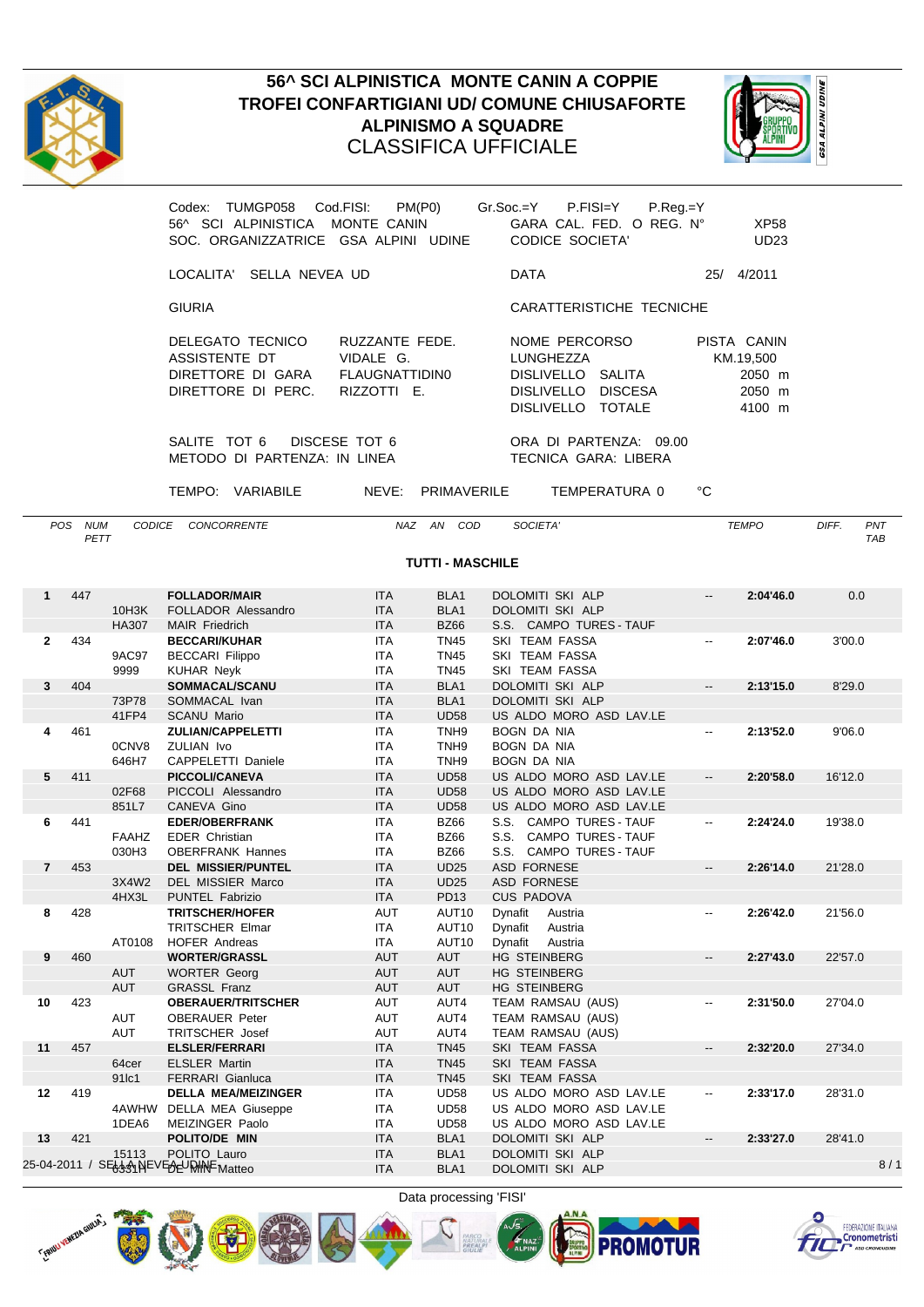| POS NUM<br>PETT |       | CODICE CONCORRENTE                              |                   | NAZ AN COD                      | SOCIETA'                                       | TEMPO          |                          | DIFF. PNT<br>TAB |
|-----------------|-------|-------------------------------------------------|-------------------|---------------------------------|------------------------------------------------|----------------|--------------------------|------------------|
|                 |       |                                                 |                   |                                 |                                                |                |                          |                  |
| 14 403          |       | <b>CHIAVEDALE/FABRIS</b>                        | ITA               | <b>UD25</b>                     | ASD FORNESE                                    |                | $-2:37'05.0$ 32'19.0     |                  |
|                 |       | EAR94 CHIAVEDALE Cristian<br>ODCFP FABRIS Luca  | ITA               | <b>UD25</b>                     | ASD FORNESE                                    |                |                          |                  |
| 15 417          |       | <b>LINDSERER/MAINHART</b>                       | ITA<br>AUT        | <b>UD12</b><br>AUT3             | VAL GLERIS<br>(AUS                             |                | $-2:37'21.0$ $32'35.0$   |                  |
|                 | AUT   | LINDSERER Stefan                                | AUT               | AUT3                            | (AUS)                                          |                |                          |                  |
|                 | AUT   | <b>MAINHART Michael</b>                         | AUT               | AUT3                            | (AUS)                                          |                |                          |                  |
| 16 430          |       | DI LENARDO/OBALLA                               | ITA               | UD07                            | US RAIBI                                       |                | $-2:39'04.0$ $34'18.0$   |                  |
|                 |       | 851LD DI LENARDO Alex                           | ITA               | UD07                            | US RAIBL                                       |                |                          |                  |
|                 | 5535E | OBALLA Maurizio                                 | ITA               | UD07                            | US RAIBL                                       |                |                          |                  |
| 17 448          |       | DEISENBERGER/HOCHSTSAFFI                        | AUT               | AUT1                            | LAUF KLUB LEOGANG (AUS)                        | $\sim$         | 2:40'25.0 35'39.0        |                  |
|                 | AUT   | DEISENBERGER Franz                              | AUT               | AUT1                            | LAUF KLUB LEOGANG (AUS)                        |                |                          |                  |
|                 | AUT   | <b>HOCHSTSAFFL Marc</b>                         | AUT               | AUT1                            | LAUF KLUB LEOGANG (AUS)                        |                |                          |                  |
| 18 437          |       | CAPPELLARI/LOZZA                                | ITA               | <b>UD25</b>                     | ASD FORNESE                                    |                | $-2:43'48.0$ 39'02.0     |                  |
|                 |       | 5519H CAPPELLARI David                          | ITA               | <b>UD25</b>                     | <b>ASD FORNESE</b>                             |                |                          |                  |
| 19 462          | 15198 | LOZZA Ivan<br><b>FORTUL/LIMONG</b>              | ITA<br>ITA        | <b>UD25</b>                     | ASD FORNESE<br><b>US RAIBL</b>                 |                | $-2:44'08.0$ 39'22.0     |                  |
|                 |       | AAMF8 FORTUL Enrico                             | ITA               | UD07<br>UD07                    | <b>US RAIBL</b>                                |                |                          |                  |
|                 |       | 4H4Y5 LIMONGI Davide                            | ITA               | UD07                            | US RAIBL                                       |                |                          |                  |
| 20 429          |       | <b>MANAIGO/DA RIN PISTER</b>                    | ITA               | BLAK                            | ASD DOLOMITICI                                 |                | $-2:44'26.0$ 39'40.0     |                  |
|                 |       | 1F1C9 MANAIGO Claudio                           | ITA               | BLAK                            | ASD DOLOMITICI                                 |                |                          |                  |
|                 |       | MOEZN DA RIN PISTER Angelo                      | ITA               | BLAK                            | ASD DOLOMITICI                                 |                |                          |                  |
| 21 463          |       | HOFLEHNER/ZINTHAUER                             | AUT               | AUT9                            | NORTHLAND                                      |                | $-2:46'40.0$ $41'54.0$   |                  |
|                 |       | HOFLEHNER Manfred                               | AUT               | AUT9                            | NORTHLAND                                      |                |                          |                  |
|                 |       | ZINTHAUER Richard                               | AUT               | AUT9                            | NORTHLAND                                      |                |                          |                  |
| 22 432          |       | <b>GORTAN/NONIS</b>                             | ITA               | UD58                            | US ALDO MORO ASD LAV.LE                        | $- -$          | 2:50'17.0 45'31.0        |                  |
|                 | 4l2ah | <b>GORTAN Mauro</b>                             | ITA               | <b>UD58</b>                     | US ALDO MORO ASD LAV.LE                        |                |                          |                  |
| 23 408          |       | DA1F6 NONIS Dino<br><b>CIPRIANI/MARTINA</b>     | ITA<br>ITA        | <b>UD58</b>                     | US ALDO MORO ASD LAV.LE                        |                | $-2:50'35.0$ 45'49.0     |                  |
|                 |       | HAVP1 CIPRIANI Giovanni                         | ITA               | <b>UD12</b><br><b>UD12</b>      | VAL GLERIS<br>VAL GLERIS                       |                |                          |                  |
|                 |       | 78MH1 MARTINA John                              | ITA I             | <b>UD12</b>                     | VAL GLERIS                                     |                |                          |                  |
| 24 406          |       | <b>STRAUSS/TAUTSCHER</b>                        | AUT               | AUT5                            | HSV SPITTAL (AUS)                              | $\sim$         | <b>2:53'55.0</b> 49'09.0 |                  |
|                 | AUT   | <b>STRAUSS Christof</b>                         | AUT               | AUT5                            | HSV SPITTAL (AUS)                              |                |                          |                  |
|                 | AUT   | <b>TAUTSCHER Hannes</b>                         | AUT               | AUT5                            | HSV SPITTAL (AUS)                              |                |                          |                  |
| 25 451          |       | <b>PIANI/FABELLO</b>                            | ITA               | <b>UD23</b>                     | <b>GSA UDINE</b>                               |                | $-2:54'51.0$ 50'05.0     |                  |
|                 |       | DA7XX PIANI Tonino                              | ITA               | <b>UD23</b>                     | <b>GSA UDINE</b>                               |                |                          |                  |
|                 |       | DOEMA FABELLO Simone                            | ITA               | <b>UD23</b>                     | <b>GSA UDINE</b>                               |                |                          |                  |
| 26 407          |       | CORADAZZI/COLMAN                                | ITA               | <b>UD25</b>                     | ASD FORNESE                                    |                | $-2:57'05.0$ $52'19.0$   |                  |
|                 |       | OD9LN CORADAZZI Vito<br>87ATV COLMAN Pierino    | ITA<br>ITA        | <b>UD25</b><br><b>UD25</b>      | <b>ASD FORNESE</b><br>ASD FORNESE              |                |                          |                  |
| 27 416          |       | <b>BUBISUTTI/BITUSSI</b>                        | ITA               | <b>UD25</b>                     | ASD FORNESE                                    |                | $-3:03'19.0$ 58'33.0     |                  |
|                 |       | HA5C6 BUBISUTTI Paolo                           | ITA               | <b>UD25</b>                     | ASD FORNESE                                    |                |                          |                  |
|                 |       | LADHL BITUSSI Federico                          | ITA               | <b>UD25</b>                     | ASD FORNESE                                    |                |                          |                  |
| 28 409          |       | PAVONI/NASSIVERA                                | ITA               | <b>UD25</b>                     | ASD FORNESE                                    |                | $-3:07'50.0$ 1:03'04.0   |                  |
|                 |       | DA67Y PAVONI Roberto                            | <b>ITA</b>        | <b>UD25</b>                     | ASD FORNESE                                    |                |                          |                  |
|                 |       | M0P8M NASSIVERA Marco                           | ITA               | <b>UD25</b>                     | ASD FORNESE                                    |                |                          |                  |
| 29 401          |       | <b>SEGRADO/CUCCHIARO</b>                        | ITA               | <b>UD58</b>                     | US ALDO MORO ASD LAV.LE                        | <b>Service</b> | 3:09'13.0 1:04'27.0      |                  |
|                 |       | HA7DZ SEGRADO Marco                             | ITA               | <b>UD58</b>                     | US ALDO MORO ASD LAV.LE                        |                |                          |                  |
|                 |       | DAY7JY CUCCHIARO Livio                          | <b>ITA</b>        | <b>UD58</b>                     | US ALDO MORO ASD LAV.LE                        |                |                          |                  |
| 30 405          |       | <b>FERIGO/TERRONI</b><br>4L28B FERIGO Elio      | ITA<br>ITA        | UD00<br><b>UD00</b>             | S.A. G.F. SELLA NEVEA<br>S.A. G.F. SELLA NEVEA | $\sim$         | 3:09'20.0 1:04'34.0      |                  |
|                 |       | 6538D TERRONI Marco                             | ITA               | UD00                            | S.A. G.F. SELLA NEVEA                          |                |                          |                  |
| 31 439          |       | FERIGO/DEL NEGRO                                | ITA               | <b>UD49</b>                     | <b>VELOX PAULARO</b>                           |                | $-3:09'28.0$ 1:04'42.0   |                  |
|                 |       | AOW1E FERIGO Sandro                             | <b>ITA</b>        | <b>UD49</b>                     | VELOX PAULARO                                  |                |                          |                  |
|                 |       | MOPE4 DEL NEGRO Andrea                          | <b>ITA</b>        | <b>UD49</b>                     | VELOX PAULARO                                  |                |                          |                  |
| 32 452          |       | <b>GERONAZZO/NARDI</b>                          | ITA               | <b>TV36</b>                     | VALDOBBIADENE A.D.                             |                | $-3:10'31.0$ $1:05'45.0$ |                  |
|                 |       | 4HC8L GERONAZZO Bruno                           | ITA               | <b>TV36</b>                     | VALDOBBIADENE A.D.                             |                |                          |                  |
|                 |       | 3W8TM NARDI Ivan                                | ITA               | <b>TV36</b>                     | VALDOBBIADENE A.D.                             |                |                          |                  |
| 33 414          |       | <b>COLLAVO/SBARDELLA</b>                        | ITA 1             | <b>TV36</b>                     | VALDOBBIADENE A.D.                             |                | $-3:10'56.0$ 1:06'10.0   |                  |
|                 |       | CA3JV COLLAVO Marco<br>MOK83 SBARDELLA Valerio  | <b>ITA</b><br>ITA | <b>TV36</b><br>BL <sub>25</sub> | VALDOBBIADENE A.D.<br>S.C .LENTIAI             |                |                          |                  |
| 34 412          |       | <b>ZANIER/FEDELE</b>                            | <b>ITA</b>        | <b>UD25</b>                     | ASD FORNESE                                    |                | $-3:13'04.0$ 1:08'18.0   |                  |
|                 |       | FAPRX ZANIER Michele                            | <b>ITA</b>        | <b>UD25</b>                     | ASD FORNESE                                    |                |                          |                  |
|                 |       | 4HX41 FEDELE Michele                            | ITA               | <b>UD58</b>                     | US ALDO MORO ASD LAV.LE                        |                |                          |                  |
| 35 449          |       | <b>STROPNIK/FIDERSEK</b>                        | SLO               | SLO1                            | ACMAN TRSCA (SLO)                              |                | $-3:13'57.0$ 1:09'11.0   |                  |
|                 | SLO   | <b>STROPNIK Boris</b>                           | SLO               | SLO1                            | ACMAN TRSCA (SLO)                              |                |                          |                  |
|                 | SLO   | FIDERSEK Janez                                  | SLO SLO1          |                                 | ACMAN TRSCA (SLO)                              |                |                          |                  |
| 36 431          |       | <b>SCAUNICH/CELLA</b>                           | ITA               | <b>UD23</b>                     | <b>GSA UDINE</b>                               |                | $-3:17'29.0$ 1:12'43.0   |                  |
|                 |       | 02V60 SCAUNICH Roberto                          | ITA               | <b>UD23</b>                     | GSA UDINE                                      |                |                          |                  |
| 37 450          |       | 4HSRL CELLA Antonino<br><b>VELIKANJE/MARKIC</b> | ITA<br>SLO        | <b>UD25</b><br>SLO <sub>2</sub> | ASD FORNESE<br>GRS KRANIJ (SLO)                |                | $-3:17'35.0$ 1:12'49.0   |                  |
|                 |       | SLO VELIKANJE Yanez                             | SLO               | SLO <sub>2</sub>                | GRS KRANIJ (SLO)                               |                |                          |                  |
|                 |       | 25-04-2011 / SESLO NEVEMARINNE Franci           |                   |                                 | SLO SLO2 GRS KRANIJ (SLO)                      |                |                          | 8/2              |
|                 |       |                                                 |                   |                                 |                                                |                |                          |                  |

Data processing 'FISI'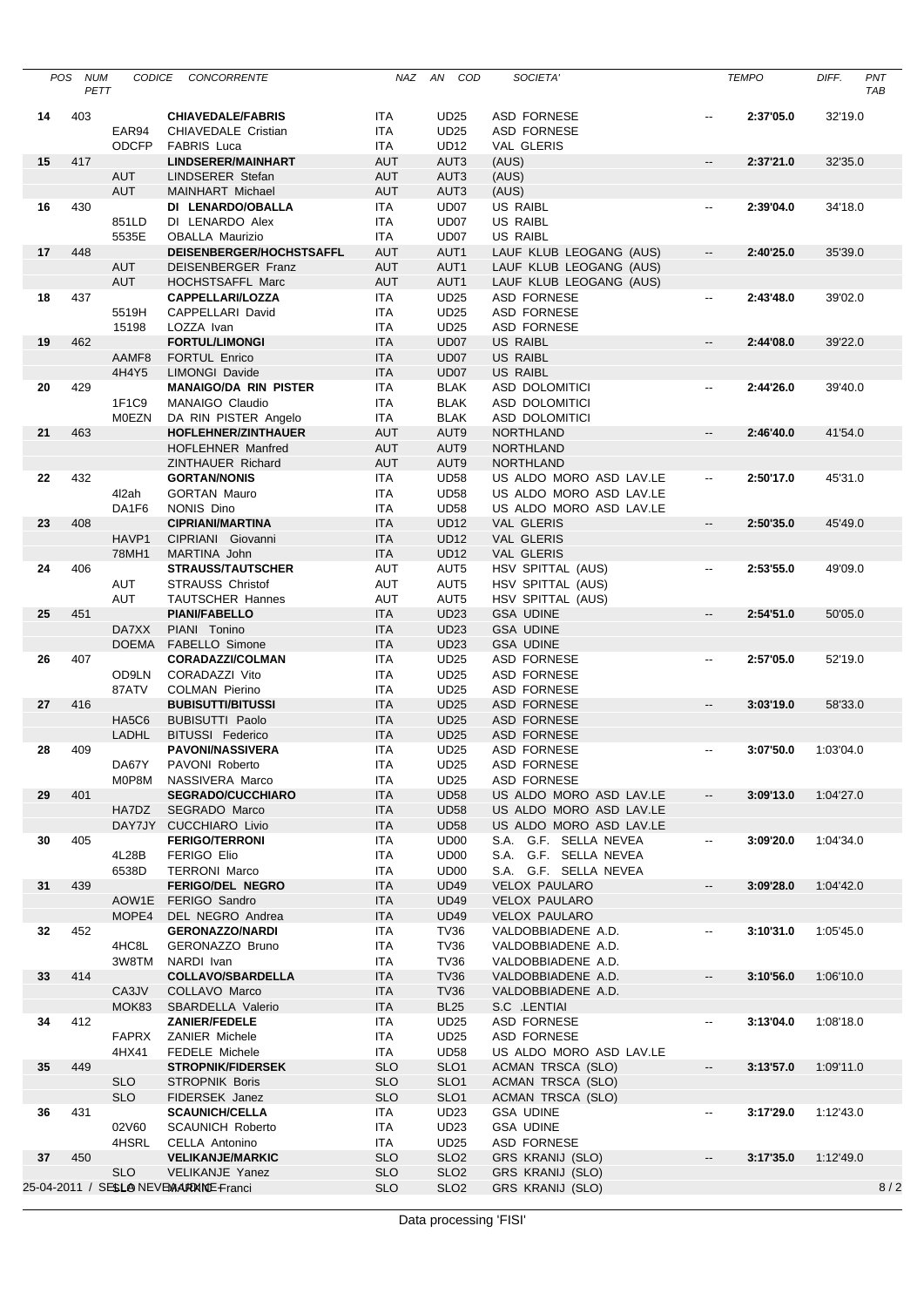|        | POS NUM CODICE CONCORRENTE<br>PETT                            |                   |                            | NAZ AN COD SOCIETA'                                                  | TEMPO | DIFF. PNT<br>TAB           |
|--------|---------------------------------------------------------------|-------------------|----------------------------|----------------------------------------------------------------------|-------|----------------------------|
| 38 418 | <b>TOSSUTTI/MORO</b>                                          | ITA               | <b>TS05</b>                | I CAI XXX OTTOBRE                                                    |       | $-3:19'06.0$ 1:14'20.0     |
|        | <b>HA714</b><br><b>TOSSUTTI Marco</b><br>75217<br>MORO Matteo | ITA<br>ITA        | <b>TS05</b><br><b>UD12</b> | I CAI XXX OTTOBRE<br>VAL GLERIS                                      |       |                            |
| 39 464 | <b>MAINARDIS/SCARSINI</b><br>4AT01 MAINARDIS Maurizio         | ITA<br><b>ITA</b> | <b>UD25</b><br><b>UD25</b> | ASD FORNESE<br>ASD FORNESE                                           |       | $-3:20'28.0$ 1:15'42.0     |
|        | 17NWK SCARSINI Giulio                                         | <b>ITA</b>        | <b>UD25</b>                | ASD FORNESE                                                          |       |                            |
| 40 438 | <b>PUNTEL/MULLER</b><br>IK7C7<br>PUNTEL Antonio               | ITA<br>ITA        | GM03<br>GM03               | C.S. FORESTALE<br>C.S. FORESTALE                                     |       | $-3:29'52.0$ 1:25'06.0     |
|        | M003J MULLER Claudio                                          | ITA               | GM03                       | C.S. FORESTALE                                                       |       |                            |
| 41 455 | POIAZZI/POIAZZI                                               | ITA               | <b>UD49</b>                | VELOX PAULARO                                                        |       | $-3:34'32.0$ 1:29'46.0     |
|        | LAMCF POIAZZI Luigino<br>MOKZR POIAZZI Luca                   | ITA<br>ITA        | <b>UD49</b><br><b>UD49</b> | VELOX PAULARO<br><b>VELOX PAULARO</b>                                |       |                            |
| 42 420 | <b>PUNTEL/ROSSI</b>                                           | ITA               | UD58                       | US ALDO MORO ASD LAV.LE                                              |       | <b>3:37'17.0</b> 1:32'31.0 |
|        | 3VWXF PUNTEL Gervasio<br>0501K<br>ROSSI Luigi                 | ITA<br>ITA        | <b>UD58</b><br><b>UD58</b> | US ALDO MORO ASD LAV.LE<br>US ALDO MORO ASD LAV.LE                   |       |                            |
| 43 465 | ZULIAN/ZANOTELLI                                              | ITA               | BLA1                       | DOLOMITI SKI ALP                                                     |       | $-3:42'26.0$ 1:37'40.0     |
|        | 87ATX ZULIAN Osvaldo<br>9201T ZANOTELLI Tommaso               | ITA<br>ITA        | BLA1<br>BLA1               | DOLOMITI SKI ALP<br>DOLOMITI SKI ALP                                 |       |                            |
| 44 446 | <b>PIAT/RECCARDINI</b>                                        | ITA               | <b>PN28</b>                | A.S.D. MONTANAIA RACING                                              | $- -$ | 3:45'41.0 1:40'55.0        |
|        | FA5NH PIAT Luigi                                              | ITA               | <b>PN28</b>                | A.S.D. MONTANAIA RACING                                              |       |                            |
| 45 427 | OEM2A RECCARDINI Federico<br><b>MUSER/SILVERIO</b>            | ITA<br>ITA        | <b>PN28</b><br><b>UD25</b> | A.S.D. MONTANAIA RACING<br>ASD FORNESE                               |       | $-3.49'44.0$ $1:44'58.0$   |
|        | F07HV MUSER Diego                                             | ITA               | <b>UD25</b>                | ASD FORNESE                                                          |       |                            |
| 46 435 | D0E66 SILVERIO Paolo<br><b>MASCARIN/MICHELIS</b>              | ITA<br>ITA        | <b>UD25</b><br><b>PN28</b> | ASD FORNESE<br>A.S.D. MONTANAIA RACING                               |       | 3:50'04.0 1:45'18.0        |
|        | LAP9D MASCARIN Marc                                           | FRA               | <b>PN28</b>                | A.S.D. MONTANAIA RACING                                              |       |                            |
| 47 433 | 4AL6P<br>MICHELIS Francesco<br><b>VEZZI/OMENETTO</b>          | FRA<br><b>ITA</b> | <b>PN28</b><br>UD36        | A.S.D. MONTANAIA RACING<br><b>FELETTO</b>                            |       | $-3:53'22.0$ 1:48'36.0     |
|        | 4X215 VEZZI Fulvio                                            | <b>ITA</b>        | UD36                       | <b>FELETTO</b>                                                       |       |                            |
|        | 56X3A OMENETTO Roberto                                        | <b>ITA</b>        | UD36                       | <b>FELETTO</b>                                                       |       |                            |
| 48 445 | DE POL/SANSONETTI<br>4HHD4 DE POL Elvio                       | ITA<br>ITA        | <b>PN12</b><br><b>PN12</b> | <b>VAL CELLINA</b><br>VAL CELLINA                                    |       | $-3:55'45.0$ 1:50'59.0     |
|        | 84R38<br>SANSONETTI Paolo                                     | ITA               |                            | PN12 VAL CELLINA                                                     |       |                            |
| 49 440 | SOPRANO/SAPPADA<br>EO987 SOPRANO Andrea                       | ITA<br>ITA        | <b>UD58</b><br><b>UD58</b> | US ALDO MORO ASD LAV.LE<br>US ALDO MORO ASD LAV.LE                   |       | 4:00'08.0 1:55'22.0        |
|        | <b>HA917</b><br>SAPPADA Doriano                               | <b>ITA</b>        | <b>UD58</b>                | US ALDO MORO ASD LAV.LE                                              |       |                            |
| 50 442 | <b>FUSETTI/ZIN</b>                                            | ITA               | PN28                       | A.S.D. MONTANAIA RACING                                              |       | 4:34'28.0 2:29'42.0        |
|        | MO664 FUSETTI Davide<br>FA5C4 ZIN Laura                       | ITA<br>ITA        | <b>PN28</b><br><b>PN28</b> | A.S.D. MONTANAIA RACING<br>A.S.D. MONTANAIA RACING                   |       |                            |
| 51 425 | <b>FUCCARO/PRIMUS</b>                                         | ITA               | <b>UD27</b>                | GS 2002 TARVISIO                                                     |       | $-4:39'42.0$ 2:34'56.0     |
|        | 4LMTT FUCCARO Francesco<br>3W4E3 PRIMUS Thomas                | <b>ITA</b><br>ITA | <b>UD27</b><br><b>UD58</b> | GS 2002 TARVISIO<br>US ALDO MORO ASD LAV.LE                          |       |                            |
| 52 413 | <b>CAVALLARI/PLANINE</b>                                      | ITA               | <b>TS05</b>                | I CAI XXX OTTOBRE                                                    |       | $-4:39'59.0$ 2:35'13.0     |
|        | 02V80 CAVALLARI Stefano<br>AAPKC PLANINE Maurizio             |                   |                            | ITA TS05 I CAI XXX OTTOBRE<br>ITA TS05 I CAI XXX OTTOBRE             |       |                            |
|        |                                                               |                   |                            |                                                                      |       |                            |
|        | PARTECIPANTI  61                                              |                   |                            |                                                                      |       |                            |
|        | NON PARTITI  6                                                |                   |                            |                                                                      |       |                            |
|        |                                                               |                   |                            |                                                                      |       |                            |
|        | AUT WEISSKOPF Martin                                          |                   |                            | AUT AUT6 VENEDIGER BERGFURER (AU                                     |       |                            |
|        | AUT ISLITZER Martin                                           |                   |                            | AUT AUT6 VENEDIGER BERGFURER (AU                                     |       |                            |
|        | EAR4X ZANDEGIACOMO Francesco                                  | <b>ITA</b>        |                            | BLAK ASD DOLOMITICI                                                  |       |                            |
|        | DAVHT DA PRA' Massimiliano                                    |                   |                            | ITA BLAK ASD DOLOMITICI                                              |       |                            |
|        | 86R6L CODEMO Francesco                                        |                   |                            | ITA BLA1 DOLOMITI SKI ALP                                            |       |                            |
|        | 87ATX ZULIAN Osvaldo                                          |                   |                            | ITA BLA1 DOLOMITI SKI ALP                                            |       |                            |
|        | 84rwr FRATTINO Silvano                                        |                   |                            | ITA PN12 VAL CELLINA                                                 |       |                            |
|        | 1cc4m LORENZI Ruggero                                         |                   |                            | ITA PN12 VAL CELLINA                                                 |       |                            |
|        |                                                               |                   |                            |                                                                      |       |                            |
|        | 53Y7Y DORFMANN Manfred<br>HAHF4 NIEDERWIESER Christof         |                   |                            | ITA BZ66 S.S. CAMPO TURES - TAUF<br>ITA BZ66 S.S. CAMPO TURES - TAUF |       |                            |
|        |                                                               |                   |                            |                                                                      |       |                            |
|        | AAKDD LAURENCIG Gianmarco<br>0TL73 VEZZIOLI Alberto           |                   |                            | ITA BZ11 ASV GOSSENSASS<br>ITA BZ11 ASV GOSSENSASS                   |       |                            |
|        |                                                               |                   |                            |                                                                      |       |                            |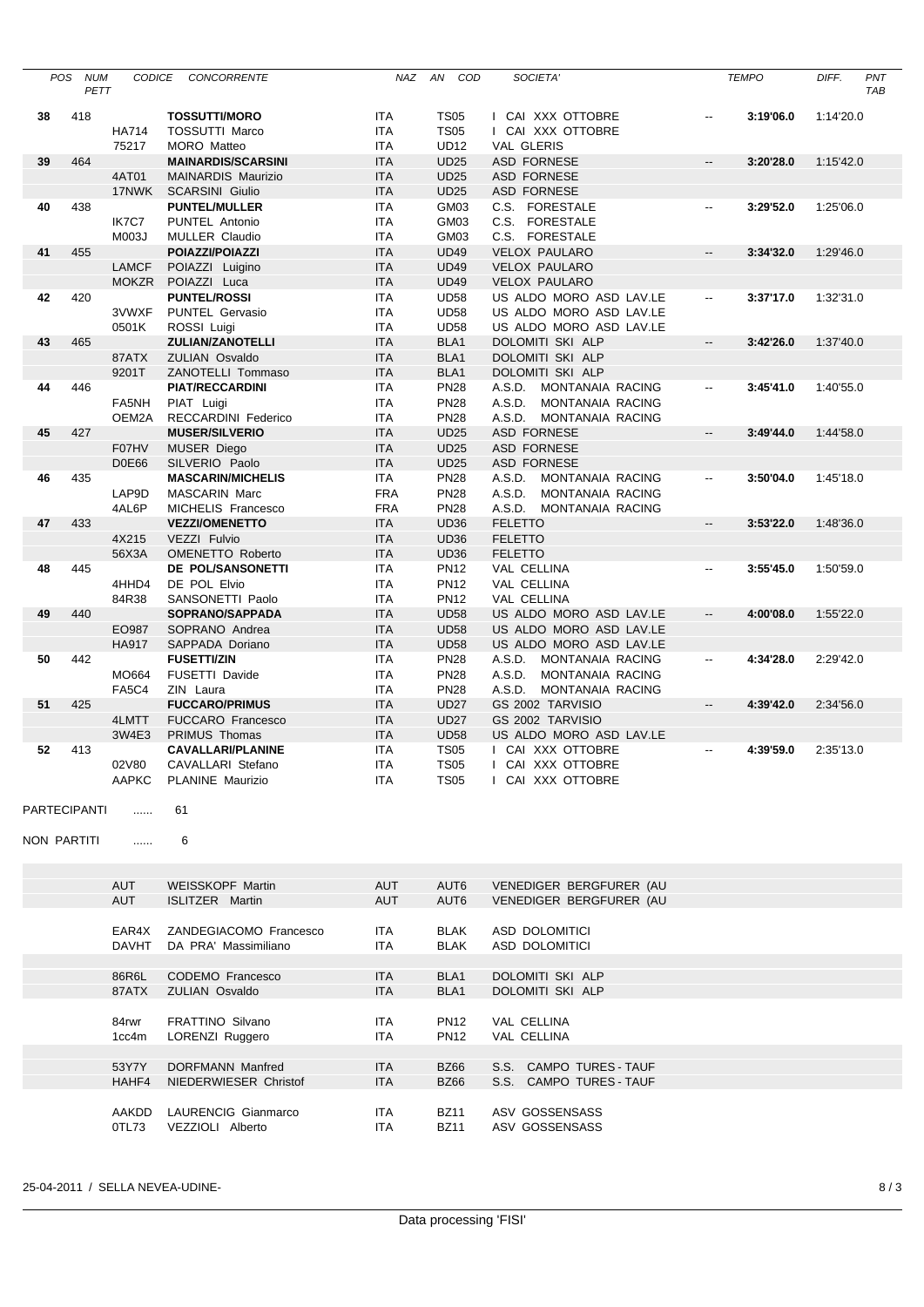| POS NUM CODICE CONCORRENTE<br>PETT | NAZ AN COD SOCIETA'              | DIFF. PNT<br><b>TEMPO</b><br>TAB |
|------------------------------------|----------------------------------|----------------------------------|
| NON ARRIVATI  3                    |                                  |                                  |
|                                    |                                  |                                  |
| DA1F4 DEREANI Beniamino            | ITA UD58 US ALDO MORO ASD LAV.LE |                                  |
| DA107 MOROCUTTI Jonny              | ITA UD58 US ALDO MORO ASD LAV.LE |                                  |
|                                    |                                  |                                  |
| 3VYYN GUASINA Giorgio              | ITA VI41 I CAI SCHIO             |                                  |
| FA6WB VISONA' Moreno               | ITA VI41 I CAI SCHIO             |                                  |
|                                    |                                  |                                  |
| 636LD VECELLIO Federica            | ITA BLA1 DOLOMITI SKI ALP        |                                  |
| CATX4 ZANON Andrea                 | ITA BLA1 DOLOMITI SKI ALP        |                                  |
|                                    |                                  |                                  |
| SQUALIFICATI  0                    |                                  |                                  |
|                                    |                                  |                                  |

| Pet 461 penalizz. 1 min per cambio materiale                 |  |  |
|--------------------------------------------------------------|--|--|
| t 416-419-448 penalizz. 1 min per uscita cambio non regolare |  |  |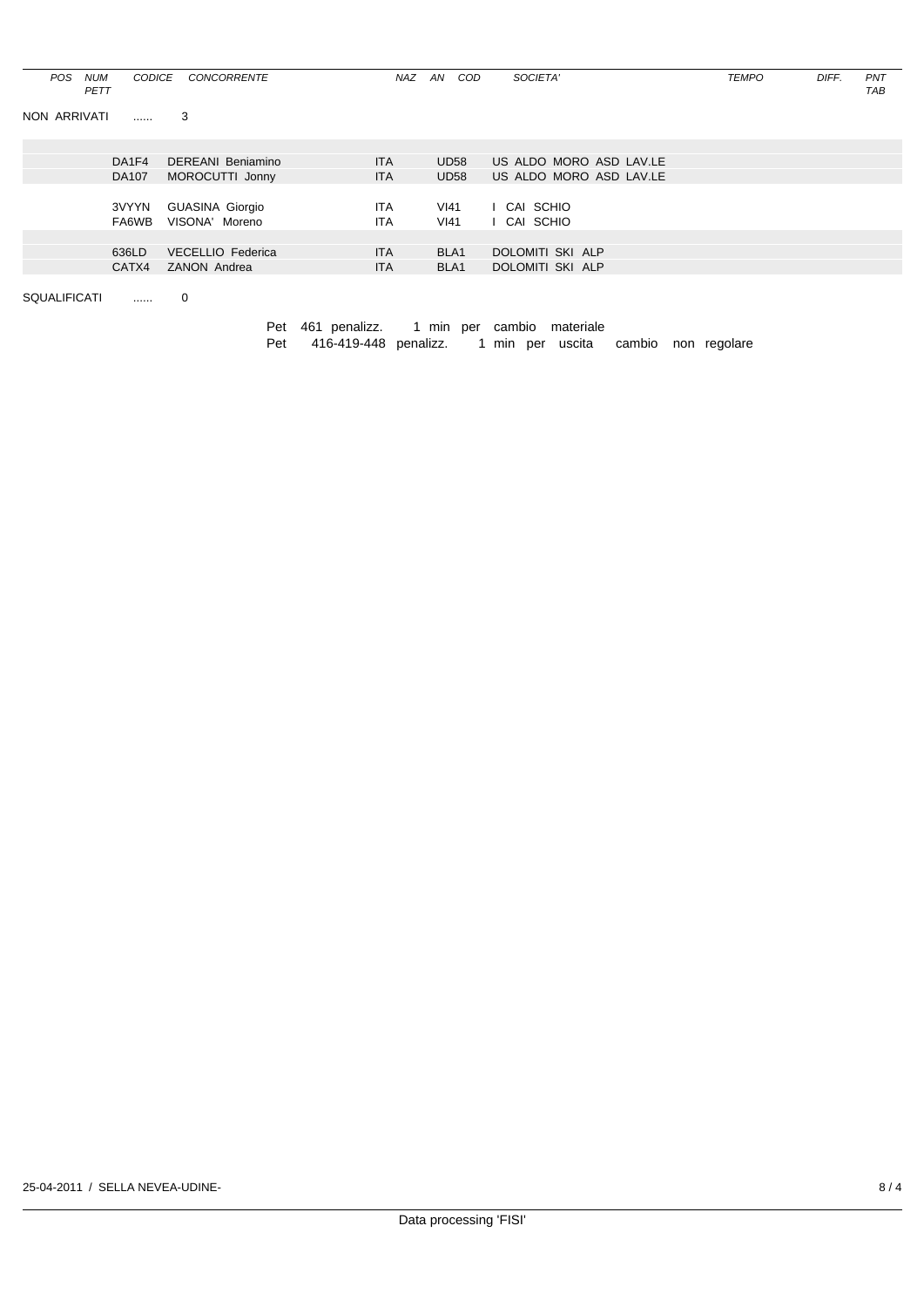

**TERIU** 

## **5^ SCI ALPINISTICA INDIVIDUALE DEL CANIN<br>
TROFEO BIANCA-TROPINA<br>
ALPINISMO<br>
CLASSIFICA UFFICIALE TROFEO BIANCA-TROPINA AND SUMPLIFICATION OF A SUMPLIFICATION OF A SUMPLIFICATION OF A SUMPLIFICATION OF A SUMPLIFICATION OF A SUMPLIFICATION OF A SUMPLIFICATION OF A SUMPLIFICATION OF A SUMPLIFICATION OF A SUMPLIFICATION ALPINISMO Example 2 SPACE 2 1 <b>FOR ALPINISMO** CLASSIFICA UFFICIALE **And the CLASSIFICA**



|                                                    | Codex: C_MGP-001 Cod.FISI: PM(P0)<br>5^ SCI ALP. INDIVIDUALE MONTE CANIN |                              | Gr.Soc.=N P.FISI=N P.Reg.=N<br>GARA CAL. FED. O REG. Nº |                                                |                          |
|----------------------------------------------------|--------------------------------------------------------------------------|------------------------------|---------------------------------------------------------|------------------------------------------------|--------------------------|
|                                                    | SOC. ORGANIZZATRICE GSA UDINE                                            |                              | CODICE SOCIETA'                                         |                                                | <b>UD23</b>              |
|                                                    | LOCALITA' SELLA NEVEA                                                    |                              | <b>DATA</b>                                             | 25/ 4/2011                                     |                          |
|                                                    | <b>GIURIA</b>                                                            |                              | CARATTERISTICHE TECNICHE                                |                                                |                          |
|                                                    | DELEGATO TECNICO                                                         | RUZZANTE F.                  | NOME PERCORSO                                           | PISTA CANIN                                    |                          |
|                                                    | ASSISTENTE DT                                                            | VIDALE G.                    | LUNGHEZZA                                               | KM 9,700                                       |                          |
|                                                    | DIRETTORE DI GARA                                                        | FLAUGNATTI D.                | DISLIVELLO SALITA                                       | 1037 m                                         |                          |
|                                                    | DIRETTORE DI PERC. RIZZOTTI E.                                           |                              | DISLIVELLO DISCESA<br>DISLIVELLO TOTALE                 | 1037 m<br>2074 m                               |                          |
|                                                    | METODO DI PARTENZA: IN LINEA                                             |                              | ORA DI PARTENZA: 10:00<br>TECNICA GARA: TL              |                                                |                          |
|                                                    | TEMPO: VARIABILE                                                         | NEVE: PRIMAVERILE            | TEMPERATURA 6 °C                                        |                                                |                          |
| POS NUM NUM CONCORRENTE                            |                                                                          |                              |                                                         | TEMPO DISTACCO PNT                             |                          |
|                                                    | PETT CODICE COGNOME e NOME                                               | PUNTI ANNO COM COD. SOCIETA' |                                                         | <b>FINALE</b>                                  | <b>TAB</b>               |
|                                                    |                                                                          | <b>CADETTI - MASCHILE</b>    |                                                         |                                                |                          |
| 1 205 M0417 DELLA MEA Manuel                       |                                                                          |                              | 1995 UD07 US RAIBL                                      | $-$ 1:48'21.0 0.0                              |                          |
| PARTECIPANTI  1                                    |                                                                          |                              |                                                         |                                                |                          |
|                                                    |                                                                          |                              |                                                         |                                                |                          |
| NON PARTITI  0                                     |                                                                          |                              |                                                         |                                                |                          |
| NON ARRIVATI  0                                    |                                                                          |                              |                                                         |                                                |                          |
| SQUALIFICATI  0                                    |                                                                          |                              |                                                         |                                                |                          |
|                                                    |                                                                          | <b>MASTER - FEMMINILE</b>    |                                                         |                                                |                          |
|                                                    | 1 206 3W121 DE BERNARDI Adriana                                          | 1965                         | TS09 70                                                 | $-2:13'38.0$                                   | 0.0                      |
| 2 258 FACD6 CONFORTO Luisa                         |                                                                          | 1964                         | TS09 70                                                 | $-2:26'18.0$ $12'40.0$                         |                          |
|                                                    | 3 202 99999 DAL CANAL Annarita                                           | 1959                         | LONGARONE                                               | $-2:34'13.0$ 20'35.0                           | <b>Contract Contract</b> |
| PARTECIPANTI  4                                    |                                                                          |                              |                                                         |                                                |                          |
| NON PARTITI  0                                     |                                                                          |                              |                                                         |                                                |                          |
| NON ARRIVATI  1                                    |                                                                          |                              |                                                         |                                                |                          |
|                                                    |                                                                          |                              |                                                         |                                                |                          |
| 212 752VT TRAVAN Daniela                           |                                                                          |                              | 1962 TS09 70                                            |                                                |                          |
| SQUALIFICATI  0                                    |                                                                          |                              |                                                         |                                                |                          |
|                                                    |                                                                          | <b>MASTER - MASCHILE</b>     |                                                         |                                                |                          |
|                                                    | 1 248 AUT HOCHONLUARTER Siegfried                                        | 1957                         | AUT HG STEINBERG                                        | $-$ 1:11'28.0 0.0                              |                          |
| 2 213 91C32 CEDOLIN Mario                          |                                                                          | 1956                         | UD25 ASD FORNESE                                        | $- 1:15'46.0$ 4'18.0                           |                          |
| 3 239 54VAD FILIPPIN Antonio                       |                                                                          | 1965                         | PN12 VAL CELLINA                                        | $-$ 1:27'38.0 16'10.0                          | <b>Service State</b>     |
| 4 234 01KFN VALLE Franco<br>5 256 3WT7L DOSI Paolo |                                                                          | 1948<br>1965                 | UD21 GS.VAL GLERIS<br>UD23 GSA UDINE                    | $- 1:33'10.0$ 21'42.0<br>$-$ 1:35'17.0 23'49.0 | <b>Contract Contract</b> |
| 6 257 DAT3Z CLERICI Corrado                        |                                                                          | 1951                         | UD25 ASD FORNESE                                        | $-$ 1:36'02.0 24'34.0                          |                          |
| 7 208                                              | PATRIARCA Luciano                                                        | 1958                         | <b>AZZIDA</b>                                           | $-$ 1:36'37.0 25'09.0                          | <b>Contract Contract</b> |
| 8 260 HA5C4 URBAN Paolo                            |                                                                          | 1963                         | UD25 ASD FORNESE                                        | $- 1:36'57.0$ 25'29.0                          |                          |
| 9 207<br>25-04-2011 / SELLA NEVEA- UD-             | <b>BELLINA Renato</b>                                                    | 1957                         | U.S. RAIBL A.D. - 1:38'04.0 26'36.0                     |                                                | 8/1                      |
|                                                    |                                                                          |                              |                                                         |                                                |                          |
|                                                    |                                                                          | Data processing 'FISI'       |                                                         |                                                |                          |

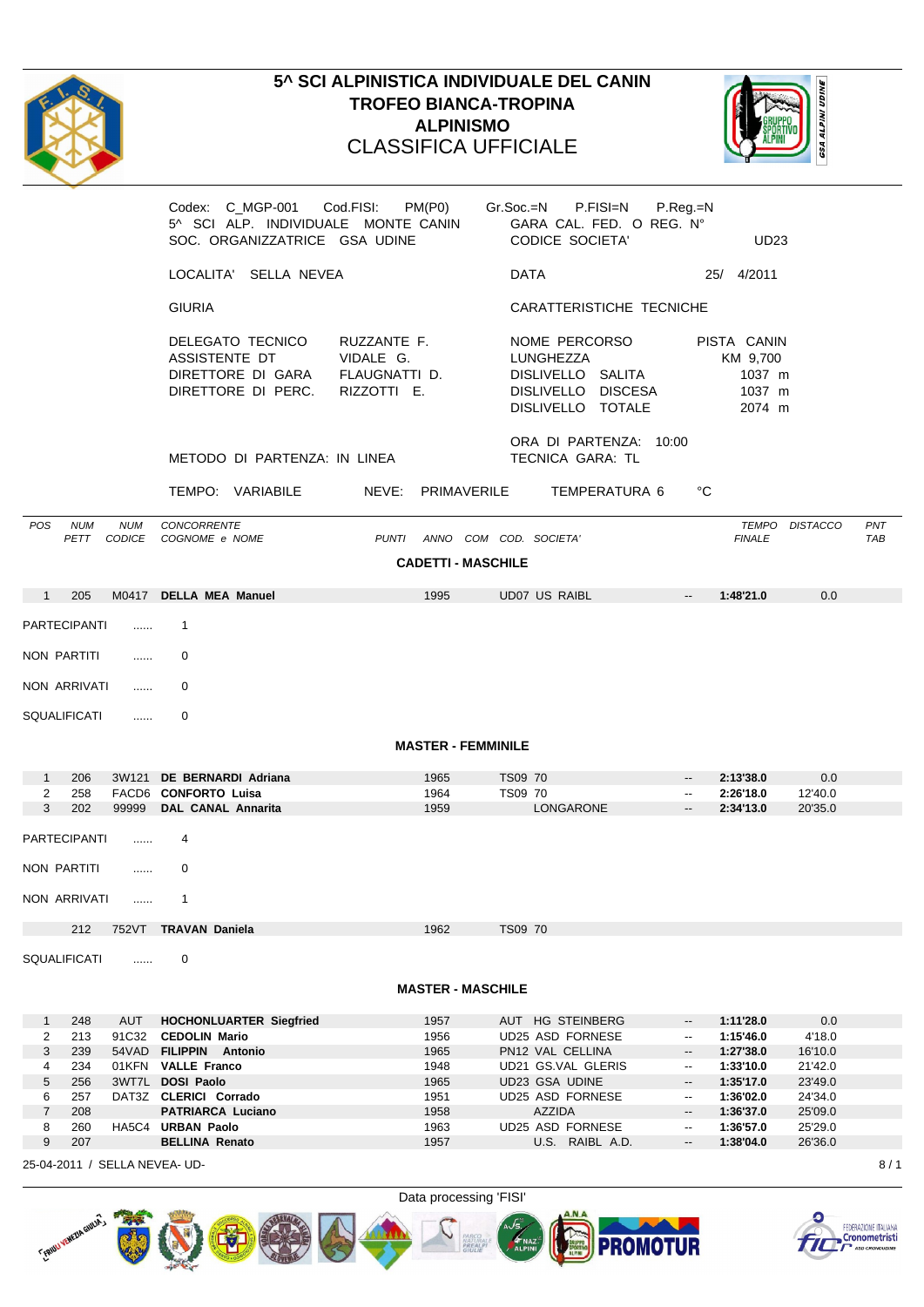| POS NUM NUM CONCORRENTE                                          |                                                           | TEMPO DISTACCO PNT                               |
|------------------------------------------------------------------|-----------------------------------------------------------|--------------------------------------------------|
| PETT CODICE COGNOME e NOME                                       | PUNTI ANNO COM COD. SOCIETA'                              | <b>TAB</b><br><b>FINALE</b>                      |
| 10 235 FA2ZK DE FACCIO Paolo                                     | UD25 ASD FORNESE                                          |                                                  |
|                                                                  | 1958                                                      | $-$ 1:44'11.0 32'43.0                            |
| 11 225<br><b>VENTURINI Marco</b>                                 | 1965<br>UD25 ASD FORNESE                                  | 33'10.0<br>$-1:44'38.0$<br>$-$ 1:52'41.0 41'13.0 |
| 12 261 MOAR8 URBAN Walter<br>13 210 752VR PURINANI Roberto       | 1958<br>TS09 70                                           | $-1.57'48.0$<br>46'20.0                          |
| 14 218 3VW6P RONCARI Giuseppe                                    | 1960<br>1949<br>VR52 CAMPOFONTANA                         | $-2:00'05.0$ 48'37.0                             |
| 15 240 02K5F VEGLIACH Roberto                                    | 1957<br>TS09 70                                           | $-2:00'21.0$ 48'53.0                             |
| 16 251 05A0C PETRIS Maurizio                                     | 1960<br>UD23 GSA UDINE                                    | $-2:04'37.0$ 53'09.0                             |
| 17  204  2234<br><b>TEBALDI Sergio</b>                           | VR52 CAMPOFONTANA<br>1949                                 | $-2:12'10.0$ $1:00'42.0$                         |
| 241 046FK ANGELINI Giovanni                                      | VR52 CAMPOFONTANA<br>1953                                 | $-2:12'10.0$ 1:00'42.0                           |
| 19 267<br><b>COMPASSI Giovanni</b>                               | 1938<br>UD23 GSA UDINE                                    | $-2:36'08.0$ 1:24'40.0                           |
| 20 217<br><b>TOMADA Parizio</b>                                  | 1953<br>UD23 GSA UDINE                                    | $-2:42'31.0$ 1:31'03.0                           |
|                                                                  |                                                           |                                                  |
| PARTECIPANTI  24                                                 |                                                           |                                                  |
|                                                                  |                                                           |                                                  |
| NON PARTITI<br>$\ldots$ 3                                        |                                                           |                                                  |
|                                                                  |                                                           |                                                  |
| <b>PECILE Fabrizio</b><br>219                                    | 1962                                                      |                                                  |
| <b>SELENATI Dario</b><br>264                                     | <b>SUTRIO</b><br>1962                                     |                                                  |
| 265<br><b>MORO Francesco</b>                                     | TREPPO CARNICO<br>1963                                    |                                                  |
|                                                                  |                                                           |                                                  |
| NON ARRIVATI  1                                                  |                                                           |                                                  |
|                                                                  |                                                           |                                                  |
| 237 FACDA CAPUTO Paolo                                           | 1965 TS09 70                                              |                                                  |
|                                                                  |                                                           |                                                  |
| SQUALIFICATI  0                                                  |                                                           |                                                  |
|                                                                  |                                                           |                                                  |
|                                                                  | <b>SENIORES - FEMMINILE</b>                               |                                                  |
|                                                                  |                                                           |                                                  |
| <b>TURCHETTO Elena</b><br>1 236                                  | U.S. ALDO MORO A<br>1980                                  | $-1:43'33.0$<br>0.0                              |
| 2   215   AUT<br><b>KRAHBICHLER Katrin</b>                       | BERGRETTUNG KRIM<br>1987                                  | 1:57'34.0 14'01.0<br>$\sim$ $-$                  |
| 3 201 OVJFL VALLE Ester                                          | 1986                                                      | UD58 US ALDO MORO ASD -- 2:01'51.0 18'18.0       |
| 4 244<br>FACCHINETTI Daniela                                     | 1980                                                      | $-2:22'07.0$ 38'34.0                             |
| 5 272<br>ROSSI Tatiana                                           | 1974                                                      | SCI CLUB MONTE C -- 2:33'23.0 49'50.0            |
| 6 243 99999 ZANARDO Raffaella                                    | 1975<br><b>TREVISO</b>                                    | $-3:28'09.0$ 1:44'36.0                           |
|                                                                  |                                                           |                                                  |
| PARTECIPANTI                                                     |                                                           |                                                  |
|                                                                  |                                                           |                                                  |
| NON PARTITI<br>$\ldots$ 2                                        |                                                           |                                                  |
|                                                                  |                                                           |                                                  |
| <b>COLLOVIGH Sabrina</b><br>226                                  | 1970                                                      |                                                  |
| 250<br>PALMIERI Alessandra                                       | 1973                                                      |                                                  |
|                                                                  |                                                           |                                                  |
| NON ARRIVATI  0                                                  |                                                           |                                                  |
|                                                                  |                                                           |                                                  |
| SQUALIFICATI  0                                                  |                                                           |                                                  |
|                                                                  |                                                           |                                                  |
|                                                                  | <b>SENIORES - MASCHILE</b>                                |                                                  |
|                                                                  |                                                           |                                                  |
| 1 221 01KCC ROMANIN Cristiano                                    | UD56 MONTE COGLIANS<br>1977                               | 1:14'06.0<br>0.0<br>$\sim$ 100 $\sim$            |
| 2 253 COMNA DE PODESTA' Davide                                   | 1979<br>GM01 CS ESERCITO                                  | $-1:15'19.0$<br>1'13.0                           |
| $3 \qquad 246$<br><b>CIAN Luigi</b>                              | A.S.D. DOLOMITIC<br>1966                                  | $-1:18'40.0$<br>4'34.0                           |
| 4 227 AUT JANK Helmut                                            | AUT HG STEINBERG<br>1968                                  | 5'25.0<br>$-1:19'31.0$                           |
| 5 271 3WNR6 ZELLOTH Roland                                       | 1978<br><b>UD07 US RAIBL</b>                              | 7'25.0<br>$-1:21'31.0$                           |
| 6 216 99999 NODALE Denis                                         | <b>TEAM OMBRA</b><br>1976                                 | 7'51.0<br>$-1:21'57.0$                           |
| 7 247 COM7N CUCCHIARO Antonio                                    | 1972<br><b>UD07 US RAIBL</b>                              | 9'50.0<br>$-1:23'56.0$                           |
| 8 262 H03V8 MELONI Giovanni                                      | <b>UD07 US RAIBL</b><br>1977                              | $- 1:24'10.0$ 10'04.0                            |
| <b>VALMASSOI Fabio</b><br>9 229                                  | A.S.D. DOLOMITIC<br>1970                                  | $- 1:25'29.0$ 11'23.0                            |
| 10 268 1CC4M LORENZI Ruggero                                     | 1981<br>PN12 VAL CELLINA                                  | 1:25'56.0 11'50.0<br>$\sim$ $\sim$               |
| PIUSSI Gabriele<br>11 231                                        | SELLA NEVEA<br>1974                                       | $-$ 1:26'36.0 12'30.0                            |
| 12 238 LACZ9 MORO Cristian                                       | TOEP NUOVI TRAGUARDI<br>1974                              | 1:27'13.0 13'07.0<br>$- -$                       |
| 13 263 M085Y MASTRACCHIO Michele                                 | <b>UD07 US RAIBL</b><br>1974                              | 16'00.0<br>$-1:30'06.0$                          |
| 14 255 91CCE VISINTINI Marco                                     | 1976<br>UD58 US ALDO MORO ASD                             | 1:30'10.0 16'04.0                                |
| 15 203 LA9AR FUNES Marco                                         | 1987<br>UD25 ASD FORNESE                                  | 1:33'23.0 19'17.0                                |
| 16 270 A0W5Y ORLANDO Paolo                                       | UD58 US ALDO MORO ASD<br>1984                             | 1:33'47.0 19'41.0                                |
|                                                                  |                                                           |                                                  |
| <b>BOSCHIAN BAILO Matteo</b><br>17 233                           | A.S.D. MONTANAIA<br>1980                                  | 1:34'21.0 20'15.0<br>$\sim$ 100 $\pm$ 100 $\pm$  |
| 18 214<br><b>SPONGA Marco</b>                                    | 1970                                                      | $- 1:35'12.0$ 21'06.0                            |
| 19 211 FARHV CONCINA Gianpaolo                                   | 1967<br>UD41 MONTE LUSSARI                                | 1:37'02.0 22'56.0<br>$\sim$ $-$                  |
| 20 242<br><b>SETTIN Massimo</b>                                  | 1973<br>DOLOMITI SKI-ALP                                  | 1:39'10.0 25'04.0<br>$\sim$ $-$                  |
| 21 232 HA54N INTERBARTOLO Andrea<br>22 209 4HTEA PATINI Giovanni | UD58 US ALDO MORO ASD<br>1982<br>UD25 ASD FORNESE<br>1966 | $-$ 1:39'21.0 25'15.0<br>$- 1:40'41.0$ 26'35.0   |

25-04-2011 / SELLA NEVEA- UD- 8 / 2